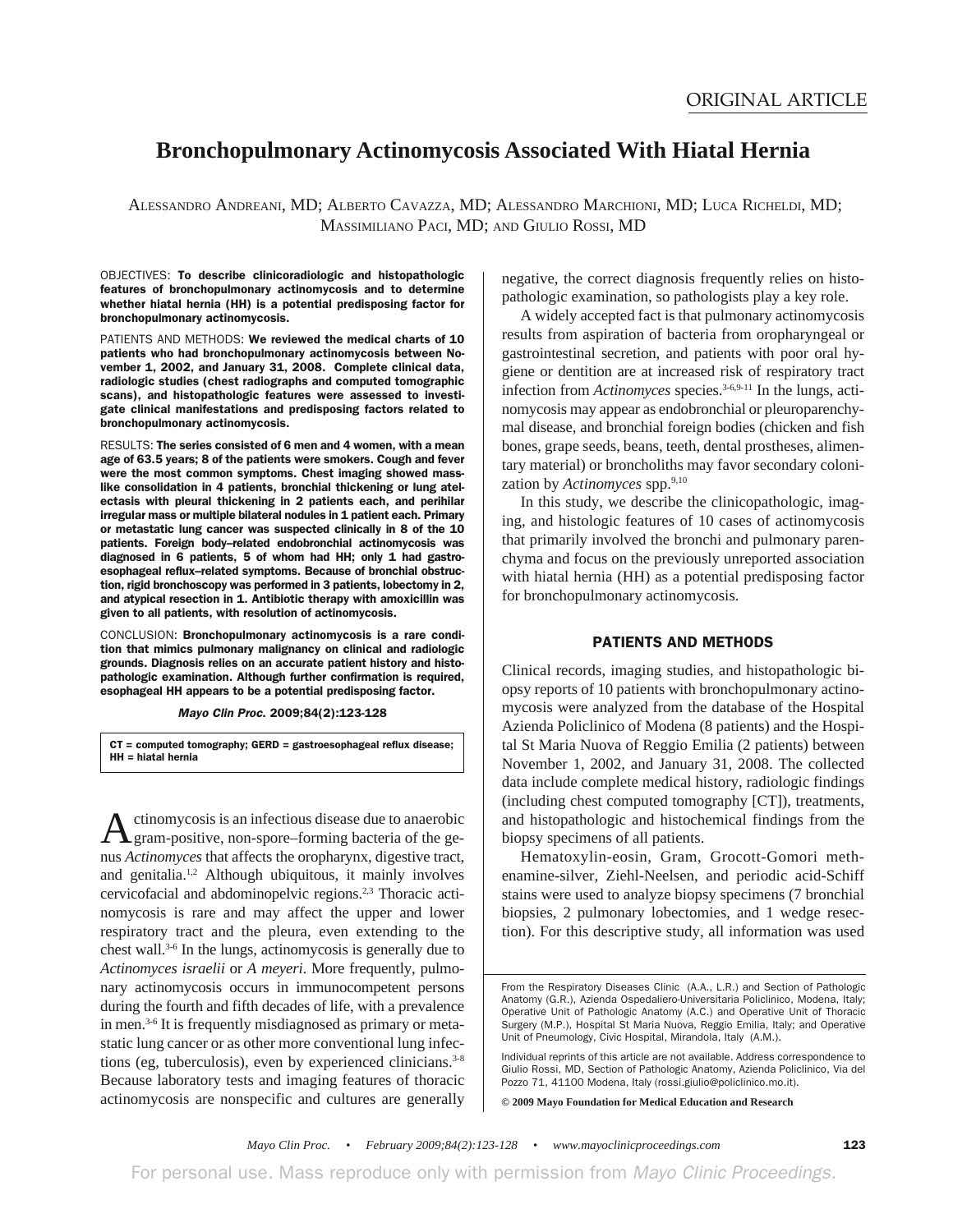| Patient No./<br>age(y)/sex | Smoking<br>status | Presenting<br>symptoms      | Associated<br>conditions/events                                                                                                       | Hiatal<br>hernia | Chest radiographic findings                                                                          | Foreign<br>material | Bronchoscopic<br>findings                                                                               | Treatment <sup>b</sup>                                                |
|----------------------------|-------------------|-----------------------------|---------------------------------------------------------------------------------------------------------------------------------------|------------------|------------------------------------------------------------------------------------------------------|---------------------|---------------------------------------------------------------------------------------------------------|-----------------------------------------------------------------------|
| 1/68/M                     | Former            | Cough,<br><b>GERD</b>       | Prostatitis, poor<br>dental hygiene                                                                                                   | Yes              | Opacity in right lobe,<br>mediastinal adenopathy,<br>"bronchial tree-in-bud"<br>pattern              | Vegetables          | Mass filled with<br>necrotic material<br>obstructing right<br>upper bronchus                            | <b>Antibiotics</b>                                                    |
| 2/73/M                     | Current           | Cough                       | <b>COPD</b>                                                                                                                           | Yes              | Calcified mass at beginning<br>of bronchus, parenchymal<br>consolidation of middle<br>aspect of lobe | Chicken<br>bone     | Granulomatous<br>mass obstructing<br>middle aspect<br>of bronchus                                       | Rigid bronchoscopy<br>to eliminate<br>obstruction.<br>antibiotics     |
| 3/68/M                     | Former            | Cough,<br>dyspnea,<br>fever | Stroke, recurrent<br>pneumonia,<br>COPD                                                                                               | N <sub>o</sub>   | Complete atelectasis with<br>pleural effusion in<br>base of left lung                                | N <sub>o</sub>      | Extrinsic com-<br>pression of the<br>left lower lobe                                                    | Antibiotics                                                           |
| 4/54/F                     | Never             | Fever                       | Breast neoplasm<br>(14 y before) and<br>kidney neoplasm<br>$(5 \text{ y before}),$<br>Tolosa-Hunt<br>syndrome, poor<br>dental hygiene | No               | Multiple opacities<br>mimicking pulmonary<br>metastases                                              | No                  | None of clinical<br>importance                                                                          | Atypical resection<br>(for diagnostic<br>purposes) and<br>antibiotics |
| 5/54/F                     | Current           | Cough                       | Edentate, poor<br>dental hygiene,<br>esophagus ectasia                                                                                | No               | Masslike consolidation<br>mimicking a neoplasm<br>in upper lobe of right lung                        | N <sub>o</sub>      | None of clinical<br>importance                                                                          | Lobectomy and<br>antibiotics                                          |
| 6/41/M                     | Current           | Cough,<br>fever             | Recurrent pneumonia,<br>chronic<br>hepatopathy                                                                                        | Yes              | Opacity in base and<br>middle aspect of right<br>lung                                                | Fish bone           | White, round, and<br>mobile mass<br>obstructing the<br>bronchus<br>intermedium                          | Rigid bronchosopy<br>to eliminate<br>obstruction,<br>antibiotics      |
| 7/74/F                     | Current           | Cough,<br>fever             | Diabetes mellitus,<br>HCV-related<br>hepatopathy                                                                                      | Yes              | Right hilar adenopathy<br>narrowing right upper<br>bronchus, atelectasis                             | Chicken<br>bone     | Mass obstructing<br>the right upper<br>bronchus                                                         | Rigid bronchoscopy<br>to eliminate<br>obstruction,<br>antibiotics     |
| 8/66/M                     | Current           | Cough,<br>fever             | Lung cancer (left<br>lower lobectomy,<br>radiotherapy, and<br>chemotherapy),<br>recurrent pneu-<br>monia, COPD                        | N <sub>o</sub>   | Left hilar hypodense tissue<br>with pleural ipsilateral<br>thickening                                | Wire<br>suture      | Granulomatous<br>tissue in the<br>distal left main<br>bronchus, upper<br>left lobe filled<br>with mucus | Antibiotics                                                           |
| 9/54/M                     | Current           | Dyspnea                     | Splenectomy and left<br>atypical lung resec-<br>tion due to injury in<br>motor vehicle crash,<br>recurrent pneumonia                  | Yes              | Masslike consolidation<br>mimicking a neoplasm<br>in left lower lobe.<br>atelectasis                 | Wire<br>suture      | <b>Extrinsic mass</b><br>obstructing left<br>lower lobe                                                 | Left lower<br>lobectomy,<br>antibiotics                               |
| 10/83/F                    | Never             | Cough                       | Asthma                                                                                                                                | Yes              | Masslike consolidation                                                                               | N <sub>o</sub>      | None of clinical<br>importance                                                                          | Antibiotics                                                           |

 $A<sup>a</sup>$  HCV = hepatitis C virus; COPD = chronic obstructive pulmonary disease; GERD = gastroesophageal reflux disease.

<sup>b</sup> Treatment was successful in 8 patients; however, patient No. 3 died of neurologic complications and patient No. 8 died of relapse of lung cancer.

to perform an anonymous and aggregate statistical analysis, and according to Italian laws, approval from a formal ethics committee is not required.

### RESULTS

## CLINICAL AND RADIOGRAPHIC FINDINGS

The age at diagnosis of the 6 men and 4 women ranged from 41 to 83 years (mean  $\pm$  SD age, 63.5 $\pm$ 12.5 years; median, 67.0 years). Of these 10 patients, 8 had a history of smoking: 6 were current smokers, and 2 were ex-smokers (defined as quitting >3 years before diagnosis). Presenting symptoms were cough (8 patients), fever (5 patients), dyspnea (2 patients), and gastroesophageal reflux disease (GERD; 1 patient) (Table).

Six patients had esophageal HH (Figure 1), but only 1 patient had symptoms related to GERD; 3 patients had dental problems (Table). Two patients had undergone thoracic surgery (patient 8, lobectomy for squamous cell lung cancer; patient 9, wedge resection because of an injury from a vehicle crash). Hiatal hernia, detected by imaging studies after bronchopulmonary actinomycosis had been diagnosed, was subsequently confirmed by endoscopy in 2 patients. Of the 6 cases of HH, 4 were classified as paraesophageal type and 2 as sliding type.

Imaging studies of the chest included standard radiographs and CT scans in all patients; 18–labeled fluorodeoxyglucose positron emission tomography was performed in only 1 patient (No. 5) and showed moderate uptake. Imaging findings suggested primary lung cancer in

For personal use. Mass reproduce only with permission from *Mayo Clinic Proceedings.*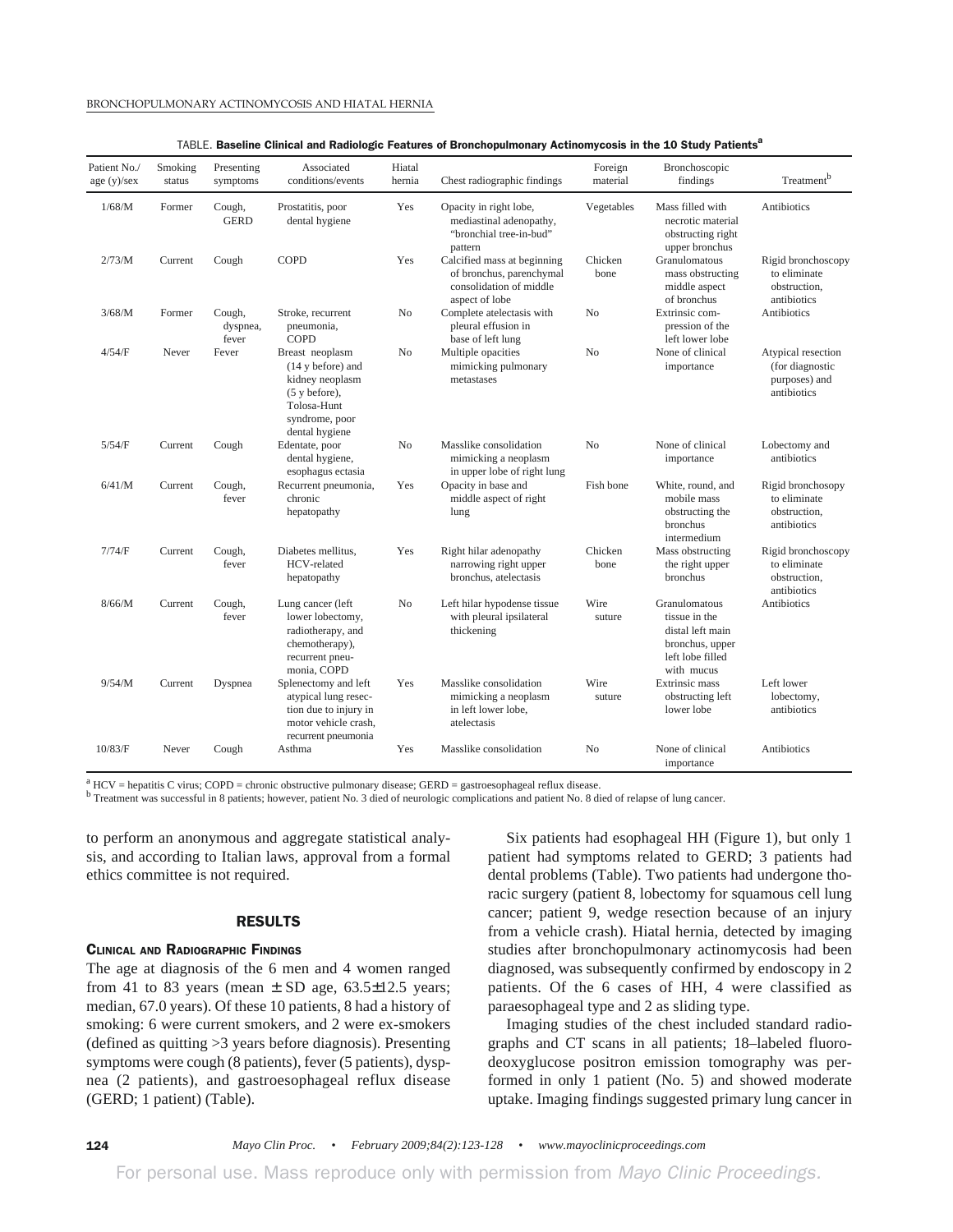#### BRONCHOPULMONARY ACTINOMYCOSIS AND HIATAL HERNIA



FIGURE 1. Chest computed tomograms. Right perihilar consolidation that is wrapping around the distal portion of the main and right upper bronchi, with mucoid impaction, enlargement of right hilar lymph nodes, and a peripheral "tree-in-bud" pattern (upper left) in patient with a severe hiatal hernia (upper middle). Complete resolution of the bronchopulmonary consolidation after antibiotics (upper right). Coronal reformation of contrast-enhanced chest computed tomogram showing a prominent hiatal hernia in patient 2 with endobronchial actinomycosis due to chicken bone aspiration (lower left). Pulmonary actinomycosis presenting as multiple bilateral nodules and ground-glass opacities in patient 4 with a history of breast and renal cancers (lower middle). Parenchymal actinomycosis appearing as a masslike consolidation with central cavity and associated with moderate esophageal ectasia in patient 5 (lower right).

5 patients (No. 1, 5, 8, 9, 10) and pulmonary metastatic disease in 1 patient (No. 4) (Figure 1).

In patients 2 and 7, imaging studies showed predominantly bronchial involvement with lumen narrowing and the presence of calcified material consistent with a foreign body or bronchioliths into the bronchial tree. Foreign bodies in the other patients with endobronchial actinomycosis (No. 1, 6, 8, and 9) were detected only after histologic examination of the bronchial biopsy specimens. In the remaining 2 patients, CT revealed pleural involvement with effusion in patient 3 and pleural thickening associated with the presence of perihilar hypodense tissue in patient 8.

Overall, fiberoscopic bronchoscopy was informative in 7 (70%) of the 10 patients. It revealed a mass suggestive of a tumor obstructing the bronchial lumen in 5 patients (No. 1, 2, 6, 7, and 9), all of whom had foreign bodies in their bronchi. Of note, in 3 of these patients (No. 2, 6, and 7), the foreign body was observed during the first bronchoscopic examination and removed by rigid bron-

choscopy, whereas in the other patients (No. 1 and 9) foreign bodies were not detected and were observed only at histologic examination.

In patient 3, fiberscopic bronchoscopy revealed extrinsic compression of a lobe due to the pleural effusion, and proliferative granulation tissue in the main bronchus was observed in patient 8. In all patients with endobronchial actinomycosis and in patient 3, several bronchial biopsies (from 3 to 8) of exophytic, easily sampled bronchial material were performed to establish the diagnosis. In 2 patients (No. 4 and 5), the diagnosis was determined after examination of lung resections (atypical resection and lobectomy, respectively), whereas a transthoracic biopsy was performed in patient 10. Bronchoalveolar lavage was performed in 8 patients, yielding a nonspecific granulocyterich inflammatory picture.

Regarding therapy, 4 patients (No. 1, 3, 8, and 10) were successfully treated with antibiotics (amoxicillin plus clavulanic acid) for 3 to 6 months, and the other patients underwent invasive procedures (3 patients each were man-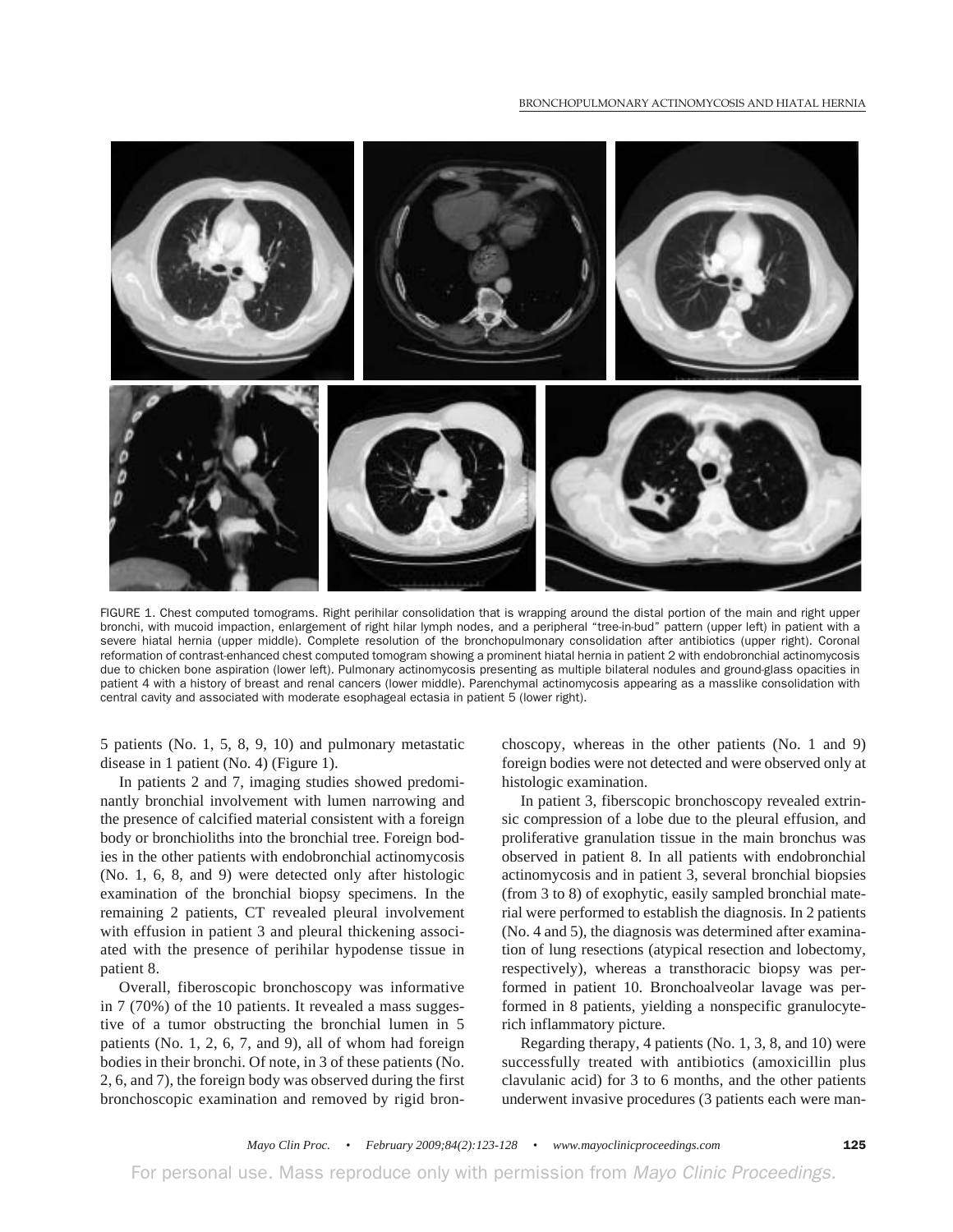

FIGURE 2. Histologic findings of endobronchial foreign body–associated actinomycosis showing sulfur granules around chicken bone (upper left) and digested vegetables (upper middle) (hematoxylin-eosin, original magnification ×150). Pulmonary abscess centered by a sulfur granule in pulmonary actinomycosis (upper right, hematoxylin-eosin, original magnification ×100). Sulfur granules of Actinomyces stained with methenamine silver (lower left, histochemical stain Grocott-Gomori, original magnification ×200) and Gram (lower middle, histochemical Gram stain, original magnification ×200). Florid and reactive papillomatous changes of the bronchial mucosa with squamous cell metaplasia and mild cytologic atypia secondary to endobronchial actinomycosis (lower right, hematoxylin-eosin, original magnification ×100).

aged by rigid bronchoscopy or surgery). Among patients with HH, only patient 1 had GERD symptoms and was treated with proton pump inhibitors.

At follow-up, pulmonary actinomycosis had resolved in all 10 patients. Only 2 patients had died: 1 of metastatic lung cancer and 1 of neurologic complications of a previous stroke.

### PATHOLOGIC FINDINGS

Histologic examination showed a necrotic, suppurative background with a predominance of neutrophils, plasma cells, and histiocytes; granulomatous inflammation with giant cells was observed in only 2 cases. In all cases, "sulfur" granules with clublike, long, thin filamentous branching rods radiating from their periphery (so-called Splendore-Hoeppli phenomenon) were detected within the inflammatory/necrotic tissue.

Foreign material surrounded by granules of *Actinomyces* spp was observed in 6 cases (all bronchial biopsy specimens), including chicken (2 cases) or fish (1 case) bones, wire sutures (2 cases), and digested vegetables (1 case) (Figure 2, upper left and upper middle). In cases of actinomycosis involving lung parenchyma, multiple abscesses with granulation tissue and foamy histiocytes centered by "sulfur" granules of *Actinomyces*spp were observed (Figure

2, upper right). *Actinomyces* spp were positive with Grocott-Gomori methenamine silver stain and Gram stain but were weakly positive with periodic acid-Schiff stain; microorganisms did not appear acid-fast resistant with Ziehl-Neelsen (Figure 2, lower left and lower middle).

## **DISCUSSION**

Bronchopulmonary actinomycosis is a chronic suppurative infectious disease with a protean spectrum of clinical and radiologic presentations. This disease mainly simulates primary or metastatic malignancies and other more common pulmonary infections.<sup>3-8</sup> Thus, the diagnosis can be challenging and is often delayed, with a mean of 6 months from symptom onset; less than 10% of cases are suspected by clinicians.3 Universally accepted predisposing factors for bronchopulmonary actinomycosis are poor dental hygiene, alcoholism, dental problems and interventions, oral trauma and infections, and various chronic debilitating diseases and other issues (diabetes mellitus, neurologic and psychiatric diseases, virus-related or virus-free hepatitis, malnutrition, radiation, drug abuse, congenital and acquired immunosuppression, and medications).<sup>3-6,11,12</sup> All these factors facilitate aspiration of secretions containing *Actinomyces* spp from the oropharynx into the respiratory tract.

126 *Mayo Clin Proc. • February 2009;84(2):123-128 • www.mayoclinicproceedings.com*

For personal use. Mass reproduce only with permission from *Mayo Clinic Proceedings.*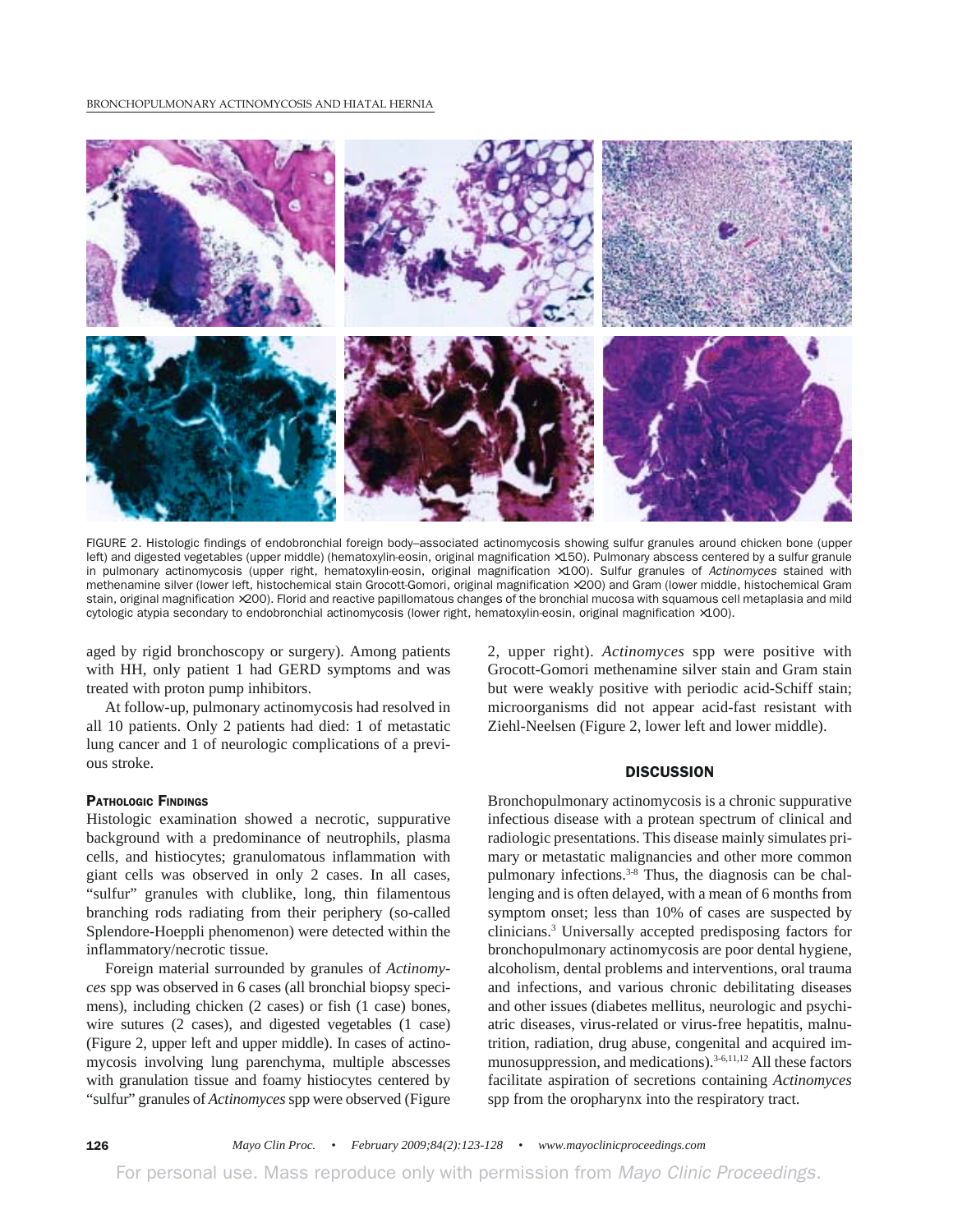In our series, 8 patients (80%) had some of the aforementioned risk factors, suggesting bronchopulmonary colonization by *Actinomyces* spp. Interestingly, 6 (60%) of our patients had esophageal HH; in 2 of these patients, HH was the only important predisposing factor besides chronic pulmonary obstructive disease or asthma, and only 1 patient had active symptoms related to GERD. To our knowledge, an association between HH and bronchopulmonary actinomycosis has not been previously reported. Because we observed this association in only 10 patients and because further confirmation is needed, the exact mechanism by which HH predisposes to bronchopulmonary colonization by *Actinomyces* spp is not completely clear; however, it is well known that HH is the most important factor associated with GERD.<sup>13</sup> GERD is associated with asthma<sup>14</sup> and is involved in acid regurgitation and choking, thereby promoting the entry of secretions containing *Actinomyces* spp or foreign materials into the bronchial tree. Additionally, foreign bodies offer a conducive environment for *Actinomyces* spp, leading to tissue inflammation and infection.<sup>15</sup> Alternatively, HH may act synergically with other recognized predisposing factors. Of note, previous studies have highlighted the role of esophageal disorders or GERD in causing mycobacterial lung infections and chronic occult aspiration pneumonia. $16,17$  In our series of 6 patients with HH, only 1 patient had symptoms of GERD, which were heartburn and nocturnal dysphagia with regurgitations. In addition, our patients with endobronchial foreign body– related actinomycosis reported previous episodes of choking while eating, but they did so only after extensive questioning. In fact, an accurate patient history in combination with the knowledge of risk factors for actinomycosis is necessary in suspecting this uncommon condition. In our patients, HH was diagnosed by imaging studies only after detection of bronchopulmonary actinomycosis. In 2 patients, HH was subsequently confirmed by endoscopy.

Proton pump inhibitors have been associated with an increased risk of pneumonia.18 However, only 1 patient in our series received treatment with proton pump inhibitors and that was after a bronchial biopsy showed endobronchial actinomycosis and a CT scan revealed an HH.

Six cases of foreign body–related endobronchial actinomycosis can seem high compared with previous series. However, the advent of antibiotics has changed the clinical presentation of pulmonary actinomycosis, which is usually detected by pathologic examination. In fact, because actinomycosis is responsive to penicillin, using antibiotics as the first step in the treatment of pneumonia in patients in whom cultures are negative may obscure the real frequency of pulmonary actinomycosis. By contrast, endobronchial actinomycosis generally requires use of rigid bronchoscopy to eliminate foreign bodies from the bronchus, and

use of antibiotics is necessary. In these cases, pathologists can detect the presence of *Actinomyces* spp and then diagnose bronchopulmonary actinomycosis.

The diagnosis of actinomycosis relies primarily on histologic findings, and frequently pathologists are the first to recognize the microorganism. In the current series of patients, the diagnosis was determined on the basis of histologic examination; clinicians had initially suspected primary or metastatic lung cancer in 8 patients, pneumonia due to foreign bodies in the endobronchial tree in 1 patient, and nonspecific pneumonia in 1 patient. Microbiologic culture examination was required in 2 patients in whom cultures were negative. This is not surprising because *Actinomyces* is an anaerobic microorganism that is often associated with aerobic contaminants of the oral flora.<sup>4,6</sup> For therapeutic purposes, it is important to differentiate *Actinomyces* spp from other pulmonary pathogens, particularly *Nocardia* species and botryomycosis.<sup>6</sup> A diagnosis of nocardiosis is mainly based on clinical grounds and histologic examination, including use of special stains. Nocardiosis is a bronchopulmonary infectious disease sustained by *Nocardia* spp and aerobic gram-positive bacilli; it primarily occurs in immunosuppressed patients (especially those with AIDS) and has a tendency for early hematogenous dissemination.6,17 Histologic examination shows multiple confluent abscesses and long filamentous, thin, and beaded microorganisms arranged in a "Chinese character" pattern.19 Microorganisms stain positively with Gram and methenamine silver stains and weakly with modified acidfast stains. Most importantly, *Nocardia* spp often grow in culture in 1 to 2 weeks and do not form sulfur granules. $6,19$ Botryomycosis or bacterial pseudomycosis is an uncommon infection caused by nonfilamentous bacteria (generally *Staphylococcus aureus*, *Pseudomonas aeruginosa*, and *Escherichia coli*). Histologic examination reveals aggregates of nonfilamentous, gram-positive cocci or gramnegative bacilli that form sulfur granules and detects Splendore-Hoeppli phenomenon; methenamine silver stains are negative, and cultures are helpful in highlighting the microorganisms.<sup>17</sup>

Our study has several limitations, including its retrospective design, limited number of observations, and lack of a control group.

Finally, endobronchial actinomycosis may be clinically mistaken for centrally located lung cancer, especially squamous cell carcinoma (a histiotype sometimes presenting as calcifications and, if necrotic, commonly associated with synchronous infectious agents). Pathologists should be aware that bronchial mucosa may show prominent reactive changes with proliferative endobronchial papillomatous growth occluding the bronchial lumen and be lined by squamous metaplastic epithelium with some cytologic atypia